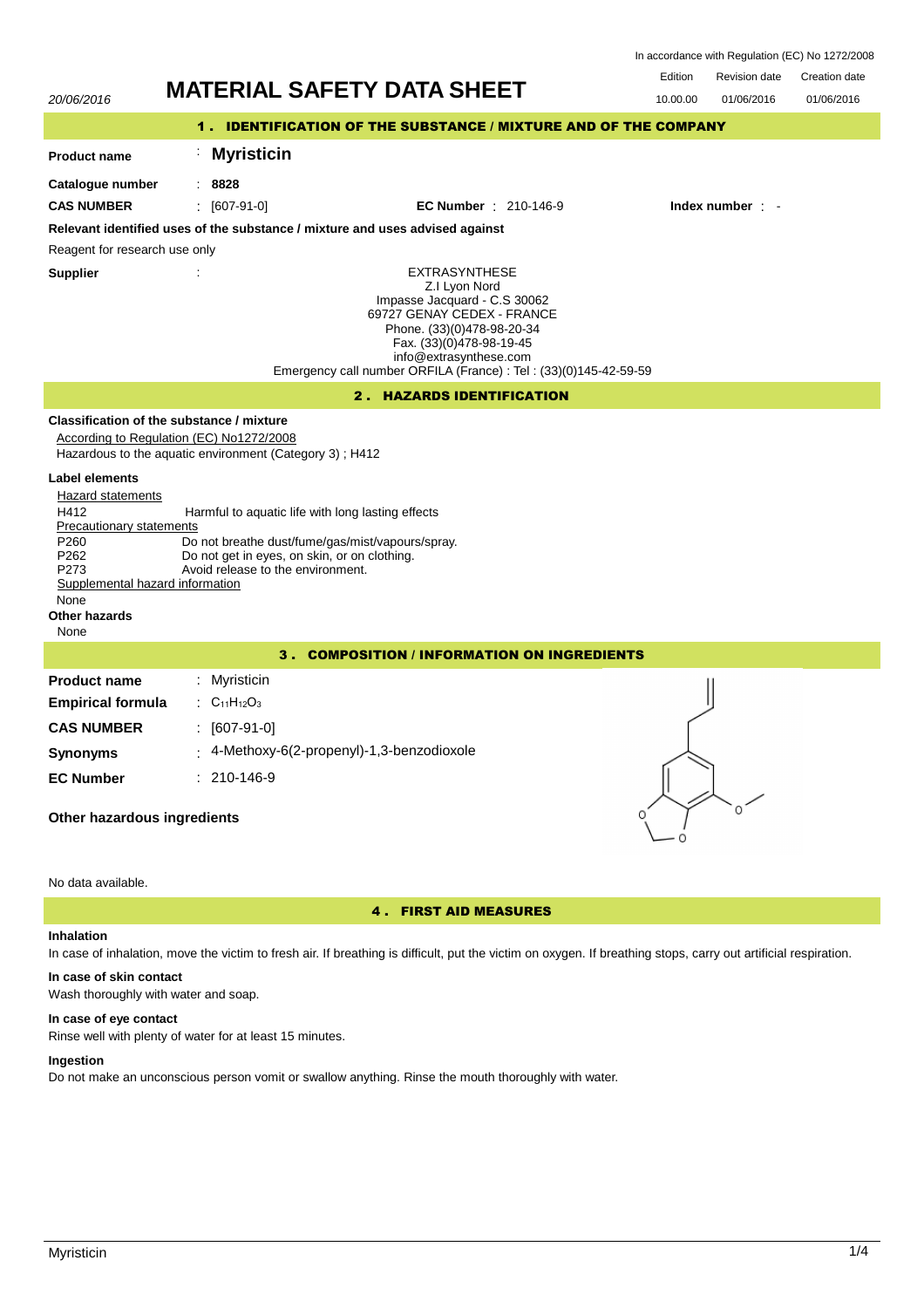#### 5 . FIRE-FIGHTING MEASURES

# **Extinguishing media**

Carbon dioxide, dry powder.

# **Special hazards arising from the substance**

Harmful/toxic vapours, carbon oxides may be released during the fire.

#### **Advise for fire-fighters**

Wear an autonomous breathing apparatus and suitable protection clothing against chemical agents.

#### 6 . ACCIDENTAL RELEASE MEASURES

## **Personal precautions**

Use personal protective equipment. Evacuate the personnel from the contaminated zone. Ensure adequate ventilation.

# **Environnemental precautions**

Keeping away from drains, surface and ground waters.

## **Methods and materials for containment and cleaning up**

Clean up without creating dust and place in adapted and sealed containers for elimination. Wash the contaminated aera with water and soap. Confine washing water and dispose of it complying with the local regulations. After cleaning, quickly eliminate traces of water with a product absorbing liquids (for example : sand, sawdust, universal binder, Kieselguhr).

# 7 . HANDLING AND STORAGE

# **Precautions for safe handling**

Avoid formation of dust. Avoid contact with skin and eyes. During handling, wear suitable personal protective equipment (see section 8). Follow the normal measures for preventive fire protection.

**Specific handling** No data available.

## **Specific end use(s)**

No data available

#### **Conditions for safe storage, including any incompatibilities**

Store in a cool well-ventilated place.

Keep container tightly closed in a dry place away from light.

Store at <+8°C

# 8 . EXPOSURE CONTROL/PERSONAL PROTECTION

#### **Respiratory protection**

Wear imperatively an appropriated mask/respirator, tested and approved by standards such as NIOSH (US) or CEN (EU).

#### **Hand protection**

Handle with protective gloves. The selected gloves have to satisfy the specifications of EU Directive 89/686/EEC and the standard EN 374 derived from it.

#### **Eye protection**

Wear safety glasses.

#### **Skin protection**

Wear suitable protective clothing according to the quantity and the level of activity of the substance at the workplace.

# 9 . PHYSICAL AND CHEMICAL PROPERTIES

#### **Information on basic physical and chemical properties**

| Physical state                         | : Liquid             |
|----------------------------------------|----------------------|
| Color                                  | : No data available. |
| Solubility in                          | : No data available. |
| Melting point                          | : No data available. |
| рH                                     | : No data available. |
| Auto-ignition temperature              | : No data available. |
| Decomposition temperature              | : No data available. |
| Viscosity                              | : No data available. |
| Initial boiling point                  | $: 276^{\circ}$ C    |
| Flash point                            | $:89^{\circ}$ C      |
| Partition coefficient: n-octanol/water | : Log Kow : $3.53$   |
|                                        |                      |

# **Other information**

No data available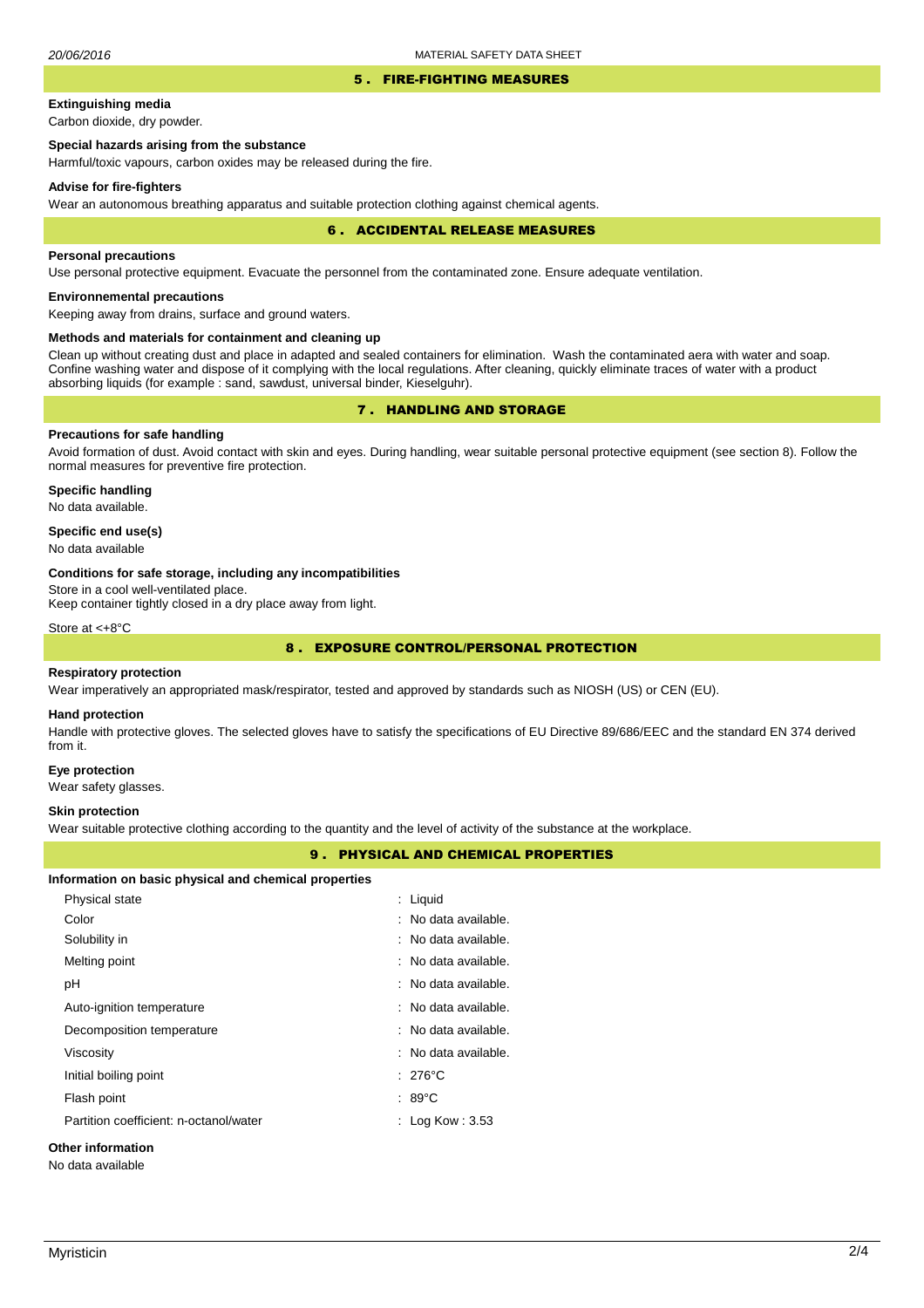## 10 . STABILITY AND REACTIVITY

#### **Reactivity**

No data available.

## **Chemical stability**

Stable under recommanded storage conditions.

#### **Possibility of hazardous reactions**

No hazardous reactions during storage and handling complying with the instructions.

**Conditions to avoid**

No data available.

**Incompatible materials**

No data available.

#### **Hazardous decomposition products**

No hazardous decomposition products if the instructions for handling and storage are respected. During high overheating of the substance or during a fire, hazardous decomposition products may be produced.

# 11 . TOXICOLOGICAL INFORMATION

## **Acute oral toxicity**

No data available.

# **Acute dermal toxicity**

No data available.

## **Acute inhalation toxicity**

No data available.

# **Skin Corrosion**

No data available.

#### **Skin Irritation**

No data available.

# **Serious Eye Damage**

No data available.

# **Eye Irritation**

No data available.

## **Respiratory Sensitisation**

No data available.

## **Skin Sensitisation**

No data available.

# **Germ Cell Mutagenicity**

No data available.

## **Carcinogenictiy**

No data available.

# **Reproductive Toxicity**

No data available.

# **Specific Target Organ Toxicity - Single Exposure**

No data available.

# **Specific Target Organ Toxicity - Repeated Exposure**

No data available.

## **Aspiration Hazard**

No data available.